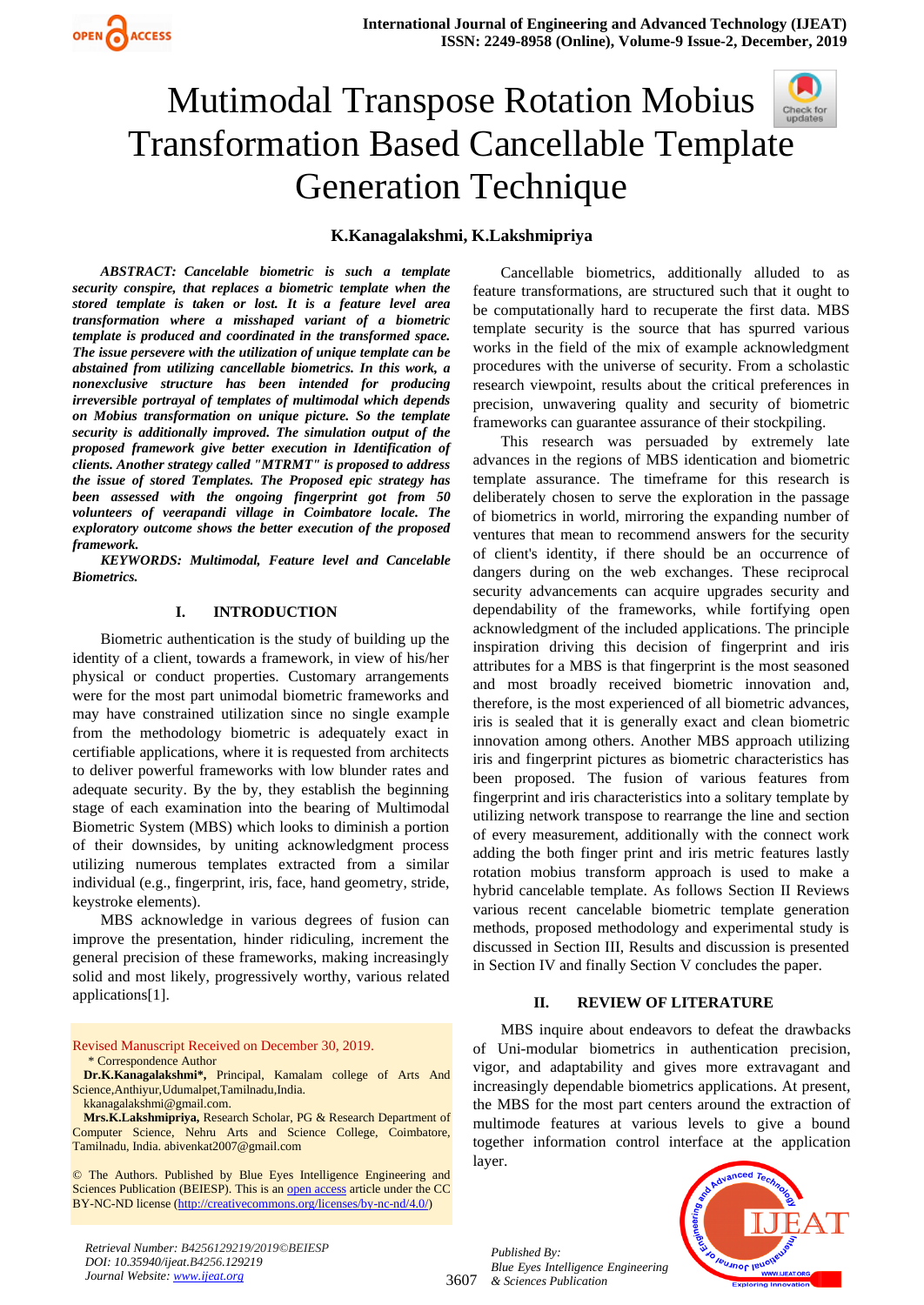#### **Mutimodal Transpose Rotation Mobius Transformation Based Cancellable Template Generation Technique**

Mehrotra et al. [2] presents multimodal class of characterization for pertinence classifier of vectors, here it consolidated granular and gradual realizing, that deals with huge size of lopsided data's and accomplish efficient execution in MBS grouping and assessment. Abdolahi et al. [3] presented an fusion for multimodal framework utilizing iris and fingerprint utilizying fuzzy logic and the conspicuous improvement in acknowledgment rate was accomplished. Moreover hence, the technique doesn't provides calculated examination in adequacy of the fusion procedure, thus acquired impact was ineffectively summed up. Miao et al. [4] presents an system of receptacle dependent classifier technique for multibiometrics fusion, here it insert coordinating scores into another picture pixel space and acquire more extravagant feature data while executing picture based biometrics. Chen et al. [5] presents an system for fingerprint and face pictures fusion utilizing a kind of center layer semantic features extracted from neighborhood feature-picture grid. Be that as it may, it is as yet uncertain whether this feature has great feature articulation for a wide range of biometrics.

Kanade et al. [6] consolidated two variables, iris and secret phrase, to create cancelable iris templates. In particular, a client explicit key is utilized to shue the iris code and an Error Correcting Code (ECC) is utilized to diminish feature variety to accomplish better acknowledgment execution. Pillai et al. [7] Structured cancelable iris biometrics dependent on sectored arbitrary projections. Two stages, feature extraction and irregular projections, are remembered for this technique. The trial results show that the rule for cancelability is met.

K. Kanagalakshmi [8] proposed a technique called Reciprocated Magnitude and Complex Conjugate-Phase transformation. It is a cancelable and unavoidable biometric template creating procedure. It is evaluated in various certainties like Cancelability, Irrevocability and Security. K.Kanagalakshmi and E.Chandra [9], "Novel Complex Conjugate-Phase Transform strategy for cancelable and unavoidable biometric template for fingerprints, the complex conjugate stage Transform are utilized to ascertain normal time of biometric template creation and coordinating are likewise determined. Most extreme memory utilization of the biometric template is likewise determined.

#### **III. PROPOSED METHOD: MULTIMODAL TRANSPOSE ROTATION MOBIUS TRANSFORMATION TECHNIQUE (MTRMT)**

MBS is termed to be a best authentication because of the blend of novel qualities of a person. In this proposed framework iris and fingerprint is consolidated and utilized as an attribute of recognizing an individual. Here cancelable multimodal biometric picture template is created to verify the recognzation of an individual. In this system it involves 6 phases. They are data gathering, preprocessing of image, extraction of minutiae, post processing, applying proposed technique and creation of cancelable template as shown in Figure 1.The raw data of finger print and iris are given as information and afterward the progression astute methodology of preprocessing is pursued to expel the

commotion from the given image data by utilizing filter called Gabor. The Region of Interest (ROI) is acquired and the features are extracted independently. The transpose of matrix then summation work is applied lastly Rotation mobius transformation is inferred to make a hybrid cancellable template feature sets for all information that are given as input. These qualities are stored in database. The framework stream chart of proposed strategy is indicated in Figure.1.





### **3.1. Objective Of Cancelable Biometric Template Generation**

The indispensable goal of the proposed technique is to create a hybrid cancelable template. This creation of template is conceivable by moving the area or applying same strategy on feature point to change the estimation of particulars position.

#### *Detailed Procedure:*

Stage 1: Input the raw pictures of finger print and iris.

Stage 2: Remove the commotion in unique picture utilizing Gabor filter and choose Region of Interest[8].

Stage 3: Select the Feature of Interest and the procedure for thinning is finished.

Stage 4: Transpose the estimation of fingerprint (A) as  $A<sup>T</sup>$ and Iris (B) as  $B<sup>T</sup>$ .

Stage 5: Concatenation of Matrix is applied  $A<sup>T</sup> + B<sup>T</sup>$ .

Stage 6: Rotation Mobius Transformation is actualized[10]. Stage 7: Generate the output of cancelable template design.

The stream chart of Generating cancelable template utilizing MTRMT is appeared in Figure 2



*Retrieval Number: B4256129219/2019©BEIESP DOI: 10.35940/ijeat.B4256.129219 Journal Website: [www.ijeat.org](http://www.ijeat.org/)*

3608

*Published By: Blue Eyes Intelligence Engineering & Sciences Publication*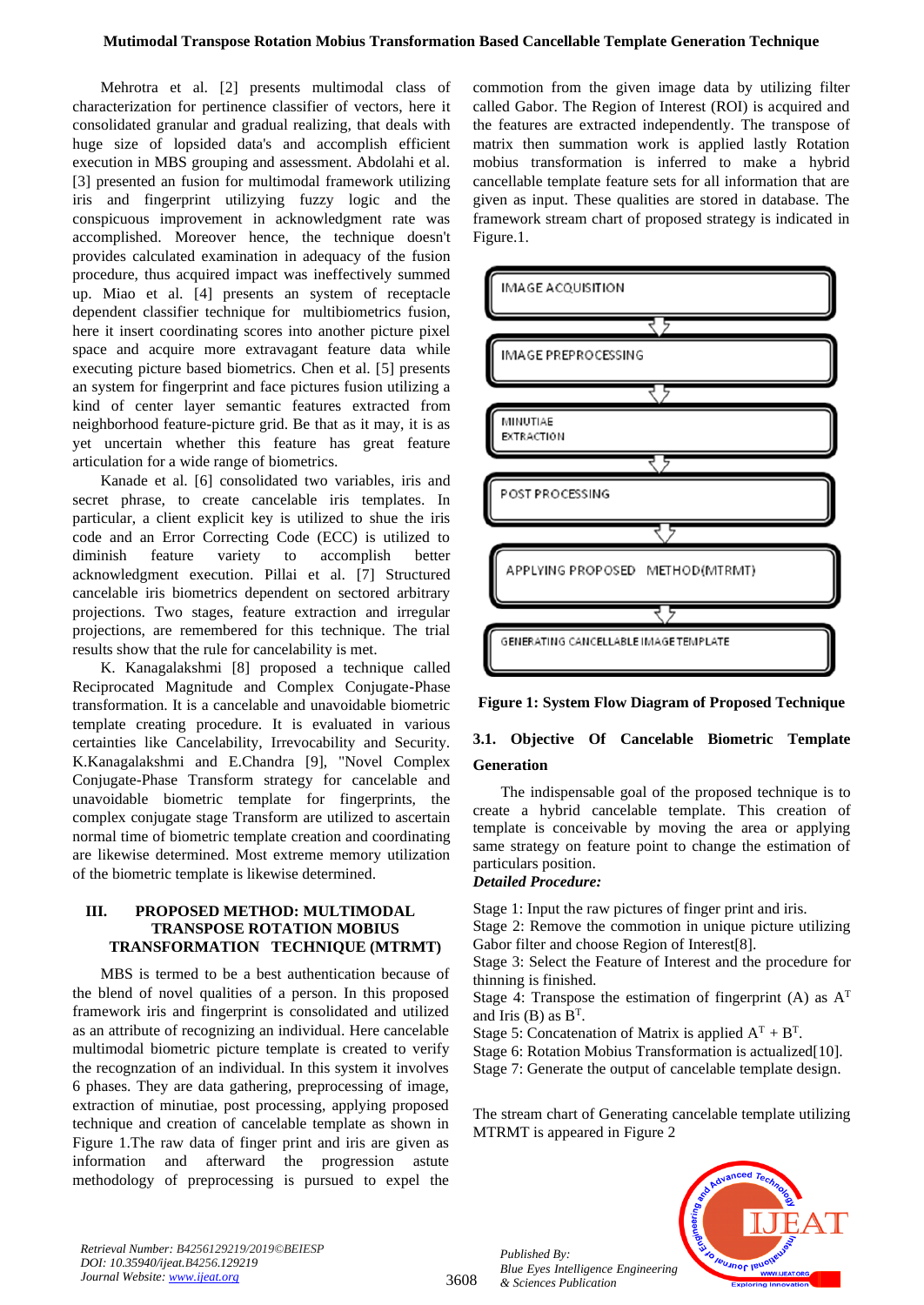

**Figure 2: Flow diagram of MTRMT**

By following the above stages 1,2 and 3 the different feature set of Iris and Finger print are acquired to make the biometric as hybrid one. Stage 4, 5 and 6 assume significant job in the proposed work. The extracted features are stored in a different matrix of finger print (A) and Iris (B).

In proposed strategy, 2 primary goals are pursued, they are

1. The feature of interest for unique picture is transposed by inferring the matrix transpose technique. Here this method is applied for both finger print and iris.

In Stage 4, the numerical transpose of matrix function is utilized to get  $A<sup>T</sup>$  and  $B<sup>T</sup>$  individually.

Where A and B are two matrices of same order and T indicates to transpose of matrix[10].

The transpose of matrix resembles

 $A=[aij]_{m\times n}$  and  $B=[aij]_{m\times n}$  (1)

then its transpose which is written as

 $A<sup>T</sup> = [aij]<sub>n×m</sub>$  and  $B<sup>T</sup> = [aij]<sub>n×m</sub>$  (2)

On the off chance that transpose of any matrix is inferred, at that point request of matrix gets turned around. Component present at (i,j)th position in a given matrix A and B goes to (j,i)th position in transpose of matrix A and B.

2. At that point the output of transposed finger print and iris is added to roll out certain improvements in area of feature. This delivers some cancelablity in features.

 In Stage 5, concatenation of two individual transpose matrix  $A<sup>T</sup>$  and  $B<sup>T</sup>$  is finished by utilizing Matrix expansion, the way toward consolidating the output of transposed feature by both iris and finger print. Here, feature of iris and finger print are joined was appeared in following condition.

$$
(\mathbf{A}^{\mathrm{T}} + \mathbf{B}^{\mathrm{T}})_{i,j} = \mathbf{A}^{\mathrm{T}}_{i,j} + \mathbf{B}^{\mathrm{T}}_{i,j}, \text{ where } 1 \le i \le m \text{ and } 1 \le j \le n.
$$
  
(3)

The estimation of result from Stage 5 is passed to Rotation mobius transform to frame the cancelable hybrid templates.

#### **3.2 Transpose Rotation Mobius Transformation**

The spot of creating cancelable template is in the Stage 6. Here Rotation mobius transformation is utilized for making hybrid template.

$$
f(z) = \frac{az+b}{cz+d} \tag{4}
$$

Where z is intricate variable, the coefficients a, b, c, d are values of complex which fulfilling  $ad - bc \neq 0$ .

$$
R^{T} = R^{-1}, R^{T}R = I
$$
 (5)

A general Mobius Transformation related to the unit circle in R, in which the plane  $x=0$  and guide it to the unit circle by opposite stereographic projection from the North Pole<sup>[10]</sup>. Finishing the identification by mapping the point at interminability toward the North Pole, the Möbius transformations compare to the holomorphic automorphisms of this Riemann circle. Be that as it may, it isn't evident what the holomorphic automorphisms of the circle resemble and it requires some exertion and refinement to get an unmistakable image of the Mobius transformations along these lines.

In this article the shape joined with this new feature is exceptionally oppressive for recognizing genuine clients by Rotation mobius transform calculation ventures as pursues:

i. Tile the matrixes by non covering range squares (for example 8  $*8$ ) and bigger (for example 16  $*$  16), perhaps covering space blocks.



*Retrieval Number: B4256129219/2019©BEIESP DOI: 10.35940/ijeat.B4256.129219 Journal Website: [www.ijeat.org](http://www.ijeat.org/)*

3609

*Blue Eyes Intelligence Engineering & Sciences Publication* 

*Published By:*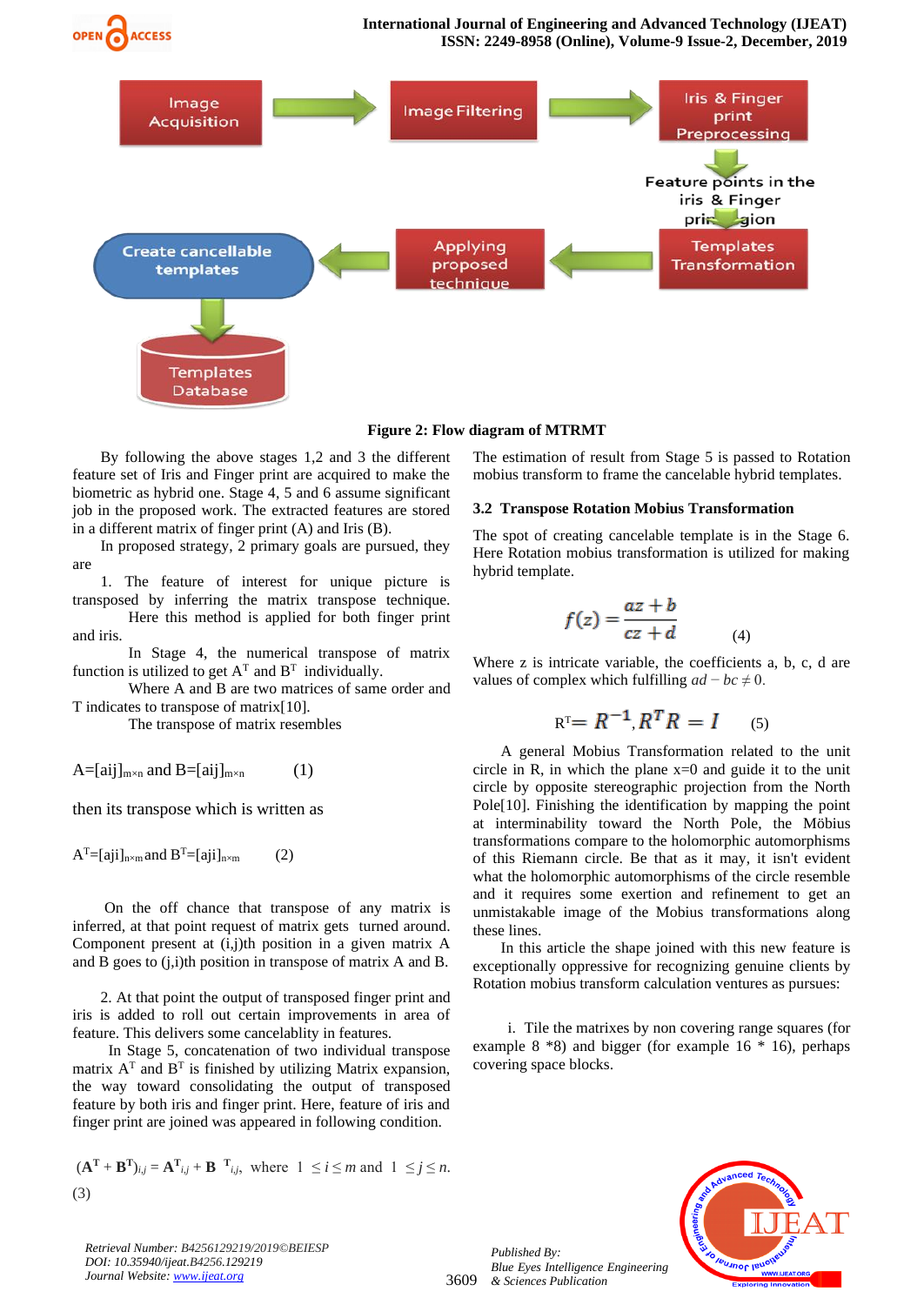

**Figure 3: Domain & Range blocks in PIFS coding.**

ii. A set of acceptable square transforms is characterized, comprising of a withdrawal of the square help by a factor of two on each side by averaging neighboring pixels.



**Figure 4: Spatial contraction of a Domain block**

iii. Process is pursued as in  $Fig(5)(6)$  by the use of one of the eight pivots and reflections making up the isometrics of a square[10].



Contracted domain block

Rotated and contracted domain block





*Published By:*

*& Sciences Publication*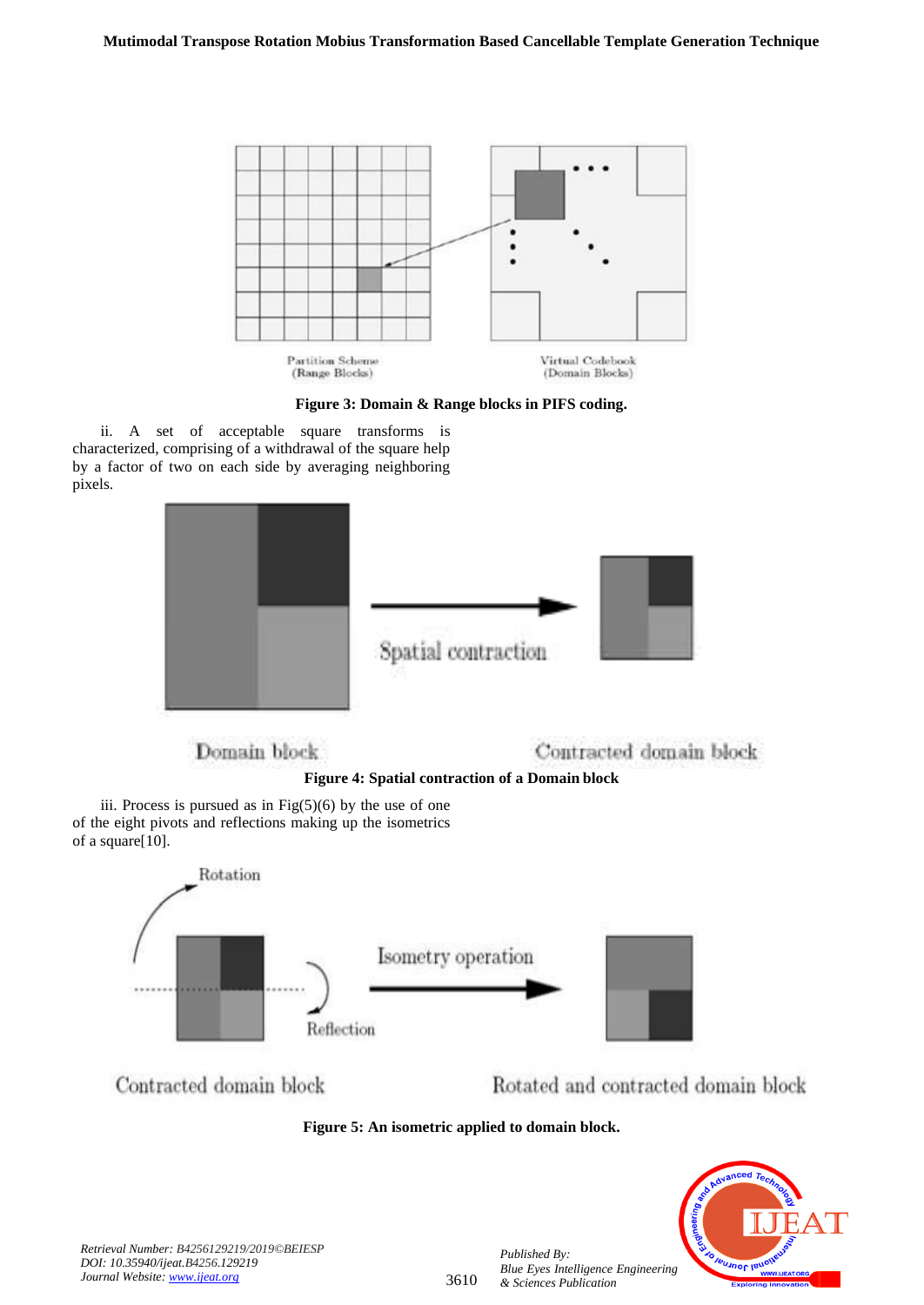

**International Journal of Engineering and Advanced Technology (IJEAT) ISSN: 2249-8958 (Online), Volume-9 Issue-2, December, 2019**



**Figure 6: The Square isometries.**

iv. Finally a relative transform on the pixel powers of the range square (contracted Domain square) is applied(Figure.7).



**Figure 7: An Affine transformation applied to the domain block.**

v. The Enrollment Phase comprises of finding for each range obstruct a space hinder for which the pixel esteems can be p made near those of the range hinder by the utilization of an acceptable transform.

vi. Once Enrollment is finished, the picture is spoken to by a rundown containing the chose area square and transform parameters for each range square [10].

vii. The picture is decoded by iteratively transforming a discretionary starting picture utilizing the transform comprising of the association of the transforms for each range square.

viii. Finally the hybrid templates feature sets are stored in the database.

#### **IV. EXPERMENTAL RESULTS AND DISCUSSIONS:**

The consequences of the proposed framework are examined with different stages of execution. Each stage of the proposed technique must demonstrate the advancement of utilizing this framework in the spot of existing framework. There are three stages of result in the proposed framework; they are Enrollment stage, Preprocessing stage and Verification stage. The brief work is appeared underneath in stage by stage.

#### **4.1 Enrollement Stage**

The raw image data is given to the proposed framework by GUI based strategy. The enrollement of finger print and iris are made. This stage is othewise called as enrollement phase. The enrollement of client is appeared in Figure 8.

*Retrieval Number: B4256129219/2019©BEIESP DOI: 10.35940/ijeat.B4256.129219 Journal Website: [www.ijeat.org](http://www.ijeat.org/)*

| <b>HOME</b><br><b>PLOTS</b>                                                                                                                                                  | <b>APPS</b><br>EDITOR                                                                                                                                              | <b>PUBLISH</b><br>VEW                                                                                                        | 四日                                                                                      | A B B Starch Documentation | $\alpha$ $\pi$                                                                        |
|------------------------------------------------------------------------------------------------------------------------------------------------------------------------------|--------------------------------------------------------------------------------------------------------------------------------------------------------------------|------------------------------------------------------------------------------------------------------------------------------|-----------------------------------------------------------------------------------------|----------------------------|---------------------------------------------------------------------------------------|
| Tind Files<br>ы<br>L. Compare<br>Open<br>New<br>$\rightarrow$ Pint $\rightarrow$<br>FILE                                                                                     | Insert $\Box$ $fx$ $k$ $\sim$<br>Comment % 32 32<br>Indent 5 of For<br>EDIT                                                                                        | $\mathcal{Q} \equiv$<br>国<br>Co To -<br>Breakpoints<br>Run<br>$Q$ Find $\rightarrow$<br><b>NAVIGATE</b><br><b>BREAKFORTS</b> | 图<br>硂<br>Run Section<br>Advance<br>Run and<br>Run and<br>Time<br>Advance<br><b>RUN</b> |                            |                                                                                       |
| 中中国酒<br>D: + Mobius                                                                                                                                                          | Select an image                                                                                                                                                    |                                                                                                                              |                                                                                         | $-8-$                      | $-10$<br>$\odot$                                                                      |
| Current Folder<br>Name A                                                                                                                                                     |                                                                                                                                                                    | « Local Disk (D:) > Mobius > Fingerprint                                                                                     | + 4 Search Fingerprint                                                                  | R                          | Value                                                                                 |
| Fingerprint<br>⊕<br>Fingerprint1<br>(ii)                                                                                                                                     | New folder<br>Organize v                                                                                                                                           |                                                                                                                              |                                                                                         | 題,<br>団<br>$\Omega$        | 0<br><150x100 uint8                                                                   |
| <b>Iris</b><br>E<br>宙<br>liki<br>68<br>DistEuclidian.m<br>ĸ<br>featureextract.m<br>frst2d.m<br>fe.<br>tt.mat<br>main.m<br>$*$ main2.m<br>minutie.m<br>morbiusmu.m<br>ots.mat | <b>Sir</b> Favorites<br>Desktop<br>Downloads<br><b>Recent Places</b><br>Libraries<br>Documents<br>Music<br>Pictures<br><b>N</b> Videos<br>e& Homegroup<br>Computer | $\mathbb{Z}1$<br>$\equiv$ 3<br>$\equiv$ 5<br>$\Xi$ <sup>7</sup><br>$\equiv$ 9<br>File name:                                  | $= 2$<br>$\equiv$ 4<br>$\equiv 6$<br>$\equiv 8$<br>$\equiv$ 10<br>All Files<br>٠        |                            | [21, 50, 58, 57]<br>176,0000.90.90.0<br>o.<br>[30, 53, 64, 65, 68]<br>[143;48;10;139] |
| main2.m (MATLAB Script)                                                                                                                                                      |                                                                                                                                                                    |                                                                                                                              | Open                                                                                    | Cancel                     |                                                                                       |

**Figure 8: Enrollment stage**

#### **4.2 Preprocessing stage**

Preprocessing steps of the biometric framework is pursued to evacuate the commotion like Gaussian, salt and pepper and so forth. The cropping, thinning minutiae extraction process are made to prepare the picture to infer proposed framework. The Preprocessing stage is demonstrated in Figure [9],[10],[11].

3611 *& Sciences Publication Published By: Blue Eyes Intelligence Engineering* 

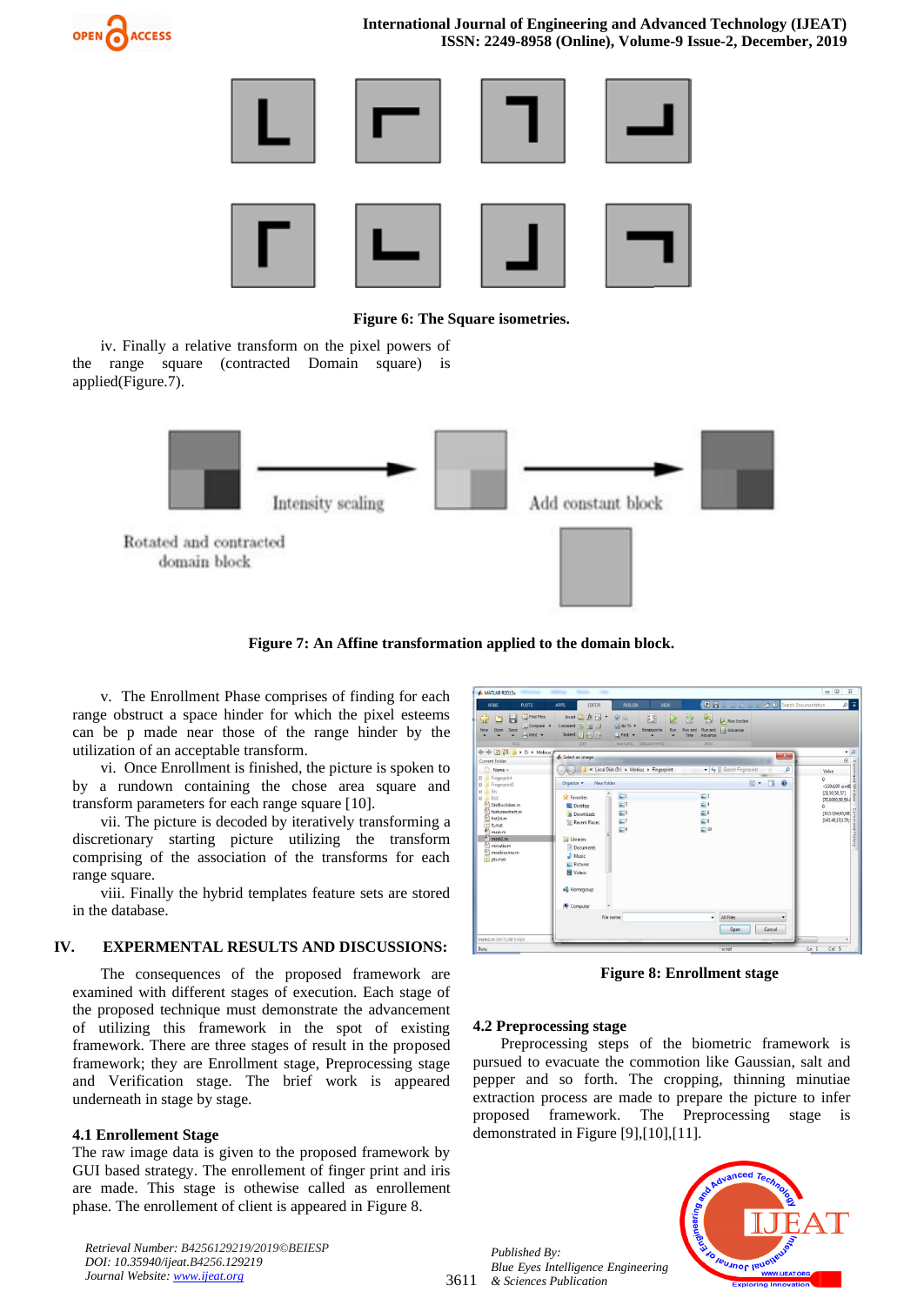

**Figure 9: Binarization**



# $\Box$ Cropped Iris Image File Edit View Insert Tools Desktop Window Help 18 2 3 3 3 3 4 5 6 7 8 9 8 9 8 9 8

#### **Figure 11: Cropped iris**

The standard filter Gabor is utilized to evacuate the clamors. The commotion proportion of the given images is outfitted utilizing filters Gaussian and Gabor are appeared in Table 1.

| Image              | <b>Trait 1</b> | <b>Gaussian filter</b> |            | <b>Gabor filter</b> |            | Trait 2 | <b>Gaussian filter</b> |            | <b>Gabor filter</b> |            |  |
|--------------------|----------------|------------------------|------------|---------------------|------------|---------|------------------------|------------|---------------------|------------|--|
|                    |                | <b>PSNR</b>            | <b>MSE</b> | <b>PSNR</b>         | <b>MSE</b> |         | <b>PSNR</b>            | <b>MSE</b> | <b>PSNR</b>         | <b>MSE</b> |  |
| 1                  |                | 30.7985                | 6.6055     | 27.876              | 9.2478     |         | 26.4049                | 12.1981    | 23.4824             | 17.0774    |  |
| $\overline{2}$     |                | 31.1324                | 7.0781     | 28.2099             | 9.9094     |         | 35.687                 | 3.779      | 32.7645             | 5.2906     |  |
| 3                  |                | 30.2595                | 7.8265     | 27.3369             | 10.9571    | FP      | 28.8106                | 8.7757     | 25.8881             | 12.286     |  |
| $\overline{\bf 4}$ |                | 31.2196                | 7.0075     | 28.297              | 9.8104     |         | 32.3788                | 5.9396     | 29.4562             | 8.3155     |  |
| 5                  | <b>Iris</b>    | 30.4976                | 7.6149     | 27.575              | 10.6608    |         | 32.4504                | 5.7239     | 29.5278             | 8.0135     |  |
| 6                  |                | 19.9172                | 23.1194    | 23.439              | 15.4129    |         | 15.5236                | 42.6935    | 19.0454             | 28.4623    |  |
| 7                  |                | 20.2511                | 24.7734    | 23.7729             | 16.5156    |         | 24.8057                | 13.2265    | 28.3275             | 8.8177     |  |
| 8                  |                | 19.3781                | 27.3927    | 22.8999             | 18.2618    |         | 17.9293                | 30.7151    | 21.4511             | 20.4767    |  |
| 9                  |                | 20.3382                | 24.5261    | 23.8601             | 16.3507    |         | 21.4974                | 20.7886    | 25.0192             | 13.8591    |  |
| 10                 |                | 19.6162                | 26.652     | 23.138              | 17.768     |         | 21.569                 | 20.0337    | 25.0908             | 13.3558    |  |

#### **Figure 10: Cropped fingerprint**

**Table :1 PSNR & MSE Ratio of image using Gaussian and Gabor filter**

#### **4.3 Verification : True result**

Approval is the significant errand done by the framework to recognize the certifiable client. This procedure is finished by contrasting the result with enrollment of stored value. Here stored esteem is capacity of every single trained image template and it is template made during

enrollement process. If stored esteem contains the estimation of selected worth the client authentication is sucessful, if not the client get to is deneid. The correlation template estimation of stored values and values of enrolled are appeared in the figure 12.



*Retrieval Number: B4256129219/2019©BEIESP DOI: 10.35940/ijeat.B4256.129219 Journal Website: [www.ijeat.org](http://www.ijeat.org/)*

3612

*Published By: Blue Eyes Intelligence Engineering & Sciences Publication*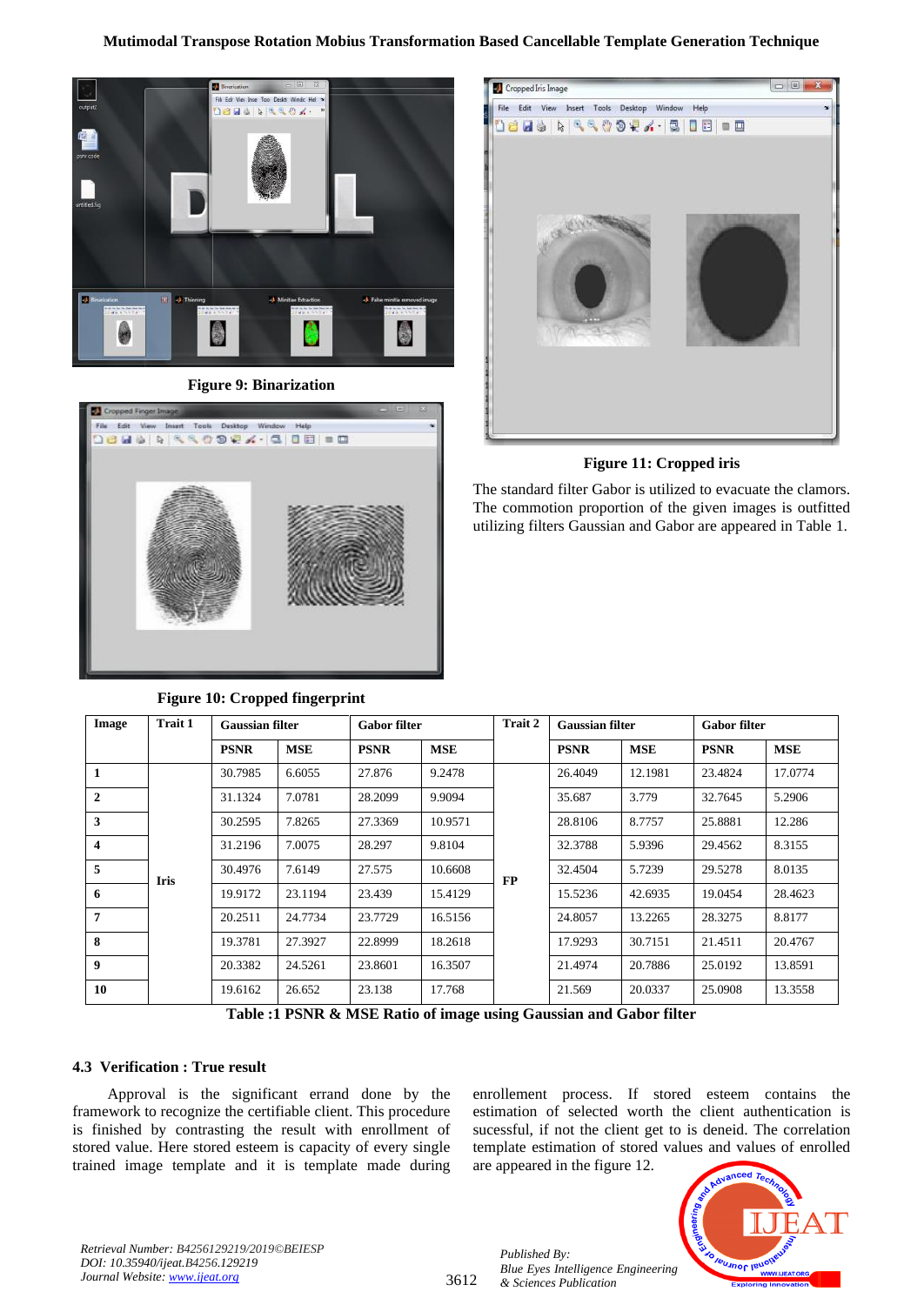

#### **Stored value Enrolled value**

|                 | ft<br>$\times$   ft{1, 1} $\times$ |              |            |            |            |            |  | ft | $\times$               | ft{1, 1} $\times$ fts $\times$ |            |            |            |            |
|-----------------|------------------------------------|--------------|------------|------------|------------|------------|--|----|------------------------|--------------------------------|------------|------------|------------|------------|
|                 | $H_1$ ft{1, 1} <75x75 double>      |              |            |            |            |            |  |    | $H$ fts <75x75 double> |                                |            |            |            |            |
|                 |                                    | 2            | З          | 4          | 5          | 6          |  |    |                        | $\overline{2}$                 | 3          | 4          |            | 6          |
|                 | 3.8334e-07                         | 1.8231e-07   | 1.7568e-07 | 1.9437e-07 | 1.6919e-07 | 1.2700e-07 |  |    | 3.8334e-07             | 1.8231e-07                     | 1.7568e-07 | 1.9437e-07 | 1.6919e-07 | 1.2700e-07 |
|                 | 1.6200e-07                         | 1.3742e-07   | 2.5146e-07 | 3.3446e-07 | 2.2301e-07 | 1.1416e-07 |  |    | 1.6200e-07             | 1.3742e-07                     | 2.5146e-07 | 3.3446e-07 | 2.2301e-07 | 1.1416e-07 |
| 3               | 1.3463e-07                         | 2.5723e-07   | 5.6330e-07 | 6.5275e-07 | 3.6742e-07 | 1.6735e-07 |  |    | 1.3463e-07             | 2.5723e-07                     | 5.6330e-07 | 6.5275e-07 | 3.6742e-07 | 1.6735e-07 |
| $\overline{4}$  | 1.7287e-07                         | 5.5473e-07   | 1.2996e-06 | 1.3063e-06 | 5.7290e-07 | 2.0883e-07 |  |    | 1.7287e-07             | 5.5473e-07                     | 1.2996e-06 | 1.3063e-06 | 5.7290e-07 | 2.0883e-07 |
|                 | 2.0517e-07                         | 6.0959e-07   | 1.3743e-06 | 1.3151e-06 | 5.2177e-07 | 1.7029e-07 |  |    | 2.0517e-07             | 6.0959e-07                     | 1.3743e-06 | 1.3151e-06 | 5.2177e-07 | 1.7029e-07 |
| 6               | 2.1153e-07                         | 3.1350e-07   | 5.4290e-07 | 4.9302e-07 | 2.0187e-07 | 8.6292e-08 |  |    | 2.1153e-07             | 3.1350e-07                     | 5.4290e-07 | 4.9302e-07 | 2.0187e-07 | 8.6292e-08 |
|                 | 2.4578e-07                         | 1.2629e-07   | 9.6127e-08 | 7.3107e-08 | 3.7471e-08 | 3.4802e-08 |  |    | 2.4578e-07             | 1.2629e-07                     | 9.6127e-08 | 7.3107e-08 | 3.7471e-08 | 3.4802e-08 |
| 8               | 1.9644e-07                         | $6.0051e-08$ | 1.4209e-08 | 5.5869e-09 | 4.7299e-09 | 1.2226e-08 |  |    | 1.9644e-07             | 6.0051e-08                     | 1.4209e-08 | 5.5869e-09 | 4.7299e-09 | 1.2226e-08 |
| $\overline{9}$  | 8.6818e-08                         | 3.5923e-08   | 9.2958e-09 | 2.4292e-09 | 4.2120e-09 | 1.7238e-08 |  |    | 8.6818e-08             | 3.5923e-08                     | 9.2958e-09 | 2.4292e-09 | 4.2120e-09 | 1.7238e-08 |
| 10 <sup>1</sup> | 3.9739e-08                         | 3.4767e-08   | 2.0573e-08 | 1.5041e-08 | 3.8395e-08 | 1.0278e-07 |  | 10 | 3.9739e-08             | 3.4767e-08                     | 2.0573e-08 | 1.5041e-08 | 3.8395e-08 | 1.0278e-07 |

**Figure 12: Match success Template value**

Here the result in template of enrolled is same as stored template value, in this way the client is certified and allowed to acccess. The True verification is indicated the figure 13.



**Figure 13: True Verification**

#### **4.4 Verification : False result**

Here the template of stored value doesn't match the estimation of enrolled template. The result is appeared in figure 14.

**Stored value Enrolled value** 

| ≶ ft.<br>$\left  \begin{array}{cc} \text{ft}\{1,1\} & \times \end{array} \right $<br>$\times$ |            |              |            |            |            |            | $ $ fts $ $ $\times$ |    |                    |            |            |            |            |            |
|-----------------------------------------------------------------------------------------------|------------|--------------|------------|------------|------------|------------|----------------------|----|--------------------|------------|------------|------------|------------|------------|
| $H$ ft{1, 1} <75x75 double>                                                                   |            |              |            |            |            |            |                      | H  | fts <75x75 double> |            |            |            |            |            |
|                                                                                               |            | 2            | 3          |            |            | 6          |                      |    |                    | 2          | 3          | 4          | 5.         | 6          |
|                                                                                               | 3.8334e-07 | 1.8231e-07   | 1.7568e-07 | 1.9437e-07 | 1.6919e-07 | 1.2700e-07 |                      |    | 2.5589e-07         | 1.5837e-07 | 1.2060e-07 | 8.0320e-08 | 9.6926e-08 | 1.3747e-07 |
| $\overline{2}$                                                                                | 1.6200e-07 | 1.3742e-07   | 2.5146e-07 | 3.3446e-07 | 2.2301e-07 | 1.1416e-07 |                      |    | 3.7679e-07         | 1.6987e-07 | 8.9676e-08 | 4.1787e-08 | 4.0939e-08 | 6.1745e-08 |
| 3                                                                                             | 1.3463e-07 | 2.5723e-07   | 5.6330e-07 | 6.5275e-07 | 3.6742e-07 | 1.6735e-07 |                      | 3  | 5.2645e-07         | 2.5193e-07 | 1.0139e-07 | 3.1149e-08 | 1.7709e-08 | 1.9757e-08 |
| 4                                                                                             | 1.7287e-07 | 5.5473e-07   | 1.2996e-06 | 1.3063e-06 | 5.7290e-07 | 2.0883e-07 |                      | 4  | 6.9942e-07         | 4.4742e-07 | 1.6047e-07 | 3.8212e-08 | 1.3782e-08 | 6.8174e-09 |
| 5.                                                                                            | 2.0517e-07 | 6.0959e-07   | 1.3743e-06 | 1.3151e-06 | 5.2177e-07 | 1.7029e-07 |                      | 5  | 8.3604e-07         | 5.3025e-07 | 1.6792e-07 | 3.0829e-08 | 9.7690e-09 | 3.7282e-09 |
| 6                                                                                             | 2.1153e-07 | 3.1350e-07   | 5.4290e-07 | 4.9302e-07 | 2.0187e-07 | 8.6292e-08 |                      | 6  | 8.7502e-07         | 3.8532e-07 | 1.1066e-07 | 1.6393e-08 | 4.6868e-09 | 2.8052e-09 |
| $\overline{7}$                                                                                | 2.4578e-07 | 1.2629e-07   | 9.6127e-08 | 7.3107e-08 | 3.7471e-08 | 3.4802e-08 |                      |    | 1.0959e-06         | 3.0441e-07 | 8.0962e-08 | 1.4998e-08 | 2.4502e-09 | 1.8109e-09 |
| 8                                                                                             | 1.9644e-07 | $6.0051e-08$ | 1.4209e-08 | 5.5869e-09 | 4.7299e-09 | 1.2226e-08 |                      | 8  | 2.0118e-06         | 5.5516e-07 | 1.0890e-07 | 2.0228e-08 | 2.6757e-09 | 1.1518e-09 |
| 9                                                                                             | 8.6818e-08 | 3.5923e-08   | 9.2958e-09 | 2.4292e-09 | 4.2120e-09 | 1.7238e-08 |                      | 9  | 3.7280e-06         | 1.3755e-06 | 3.4044e-07 | 6.9745e-08 | 8.2382e-09 | 1.6056e-09 |
| 10 <sup>1</sup>                                                                               | 3.9739e-08 | 3.4767e-08   | 2.0573e-08 | 1.5041e-08 | 3.8395e-08 | 1.0278e-07 |                      | 10 | 4.0477e-06         | 2.2980e-06 | 9.2686e-07 | 2.5623e-07 | 3.4833e-08 | 1.1065e-08 |

#### **Figure 14: Verification denied Template value**

Any qualities utilized in this proposed framework i.e, if iris and finger print get mismatch ,the result in stored data won't contain the estimation of enrolled data then the client is preclude utilize the framework. The False match status are appeared in figure 15.

*Retrieval Number: B4256129219/2019©BEIESP DOI: 10.35940/ijeat.B4256.129219 Journal Website: [www.ijeat.org](http://www.ijeat.org/)*



3613 *& Sciences Publication Published By: Blue Eyes Intelligence Engineering*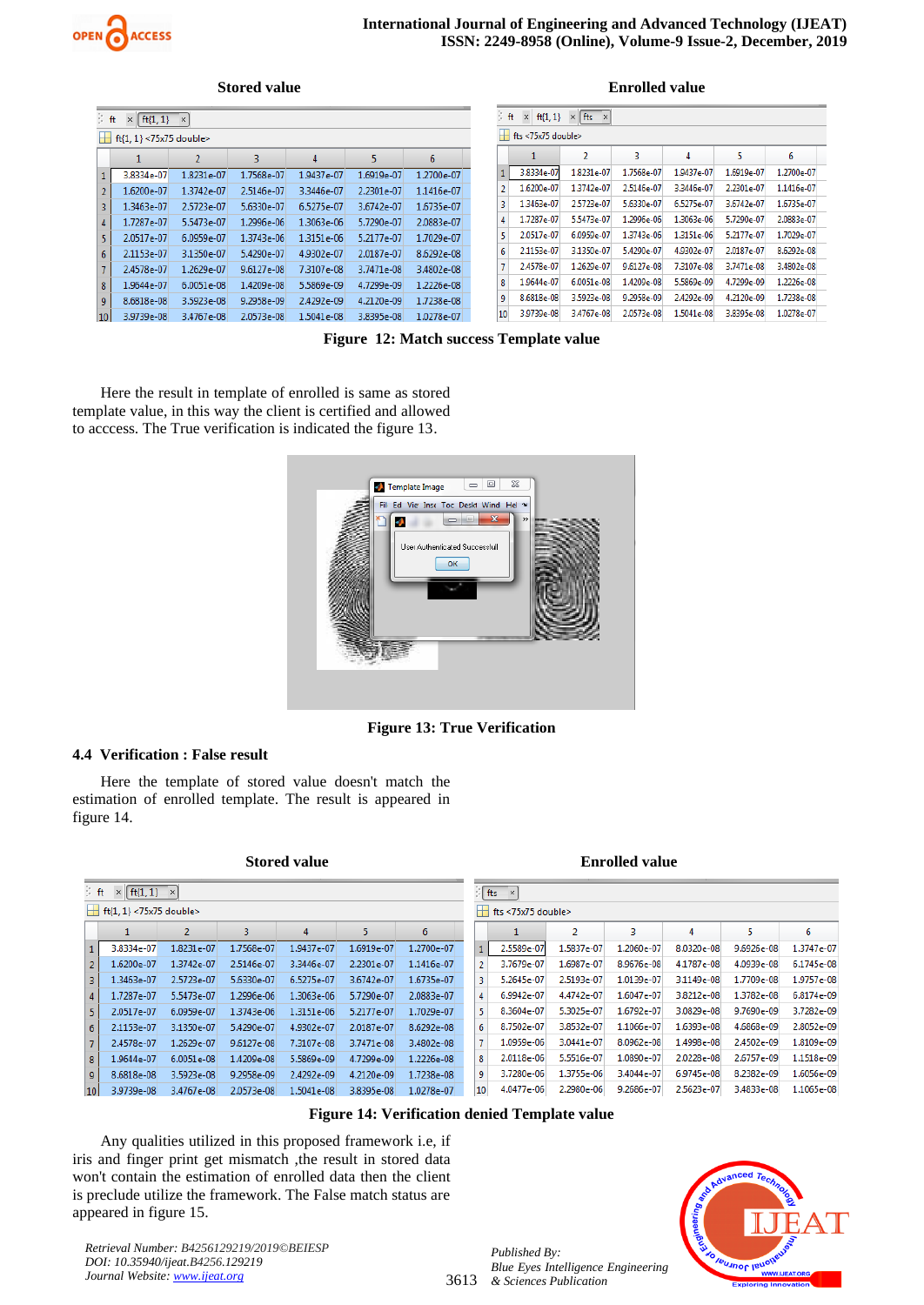

**Figure 15: False Verification**

The results of the proposed framework is estimated as far as execution time and memory portion. After verification it is important to check the memory size and time devoured of the value obtained. These 2 parameters assumes imperative job in ascertaining the nature of the proposed strategy. The tables of the referenced parameters are appeared to improve the quality verification of the framework to demonstrate the proposed strategy as better. In following Table 2 shows, the Memory size, Table 3 shows the average execution time stage by stage and Table 4 shows the performance.

| Image          | FP in<br>Kb | Iris in<br>Kb | ROI of FP<br>in Kh | ROI of Iris<br>in Kb | $O/p$ Image<br>in Kh |
|----------------|-------------|---------------|--------------------|----------------------|----------------------|
| 1              | 5.96        | 9.8           | 3.590361           | 3.769231             | 2.259231             |
| $\overline{c}$ | 5.92        | 9.9           | 3.566265           | 3.807692             | 2.047692             |
| 3              | 5.84        | 9.45          | 3.518072           | 3.634615             | 2.124615             |
| $\overline{4}$ | 5.93        | 9.85          | 3.572289           | 3.788462             | 2.278462             |
| 5              | 6.01        | 9.58          | 3.620482           | 3.684615             | 2.174615             |
| 6              | 5.89        | 9.85          | 3.548193           | 3.788462             | 2.278462             |
| 7              | 5.99        | 9.74          | 3.608434           | 3.746154             | 2.236154             |
| 8              | 6.02        | 9.5           | 3.626506           | 3.653846             | 2.143846             |
| 9              | 5.88        | 9.65          | 3.542169           | 3.711538             | 2.201538             |
| 10             | 5.71        | 9.95          | 3.439759           | 3.826923             | 2.316923             |
| Average        | 5.915       | 9.727         | 3.563253           | 3.741154             | 2.206154             |

#### **Table :2 Memory Size**

#### **Table: 3 Stage by Stage average execution time**

| Stage                             | Time<br>taken(s) |
|-----------------------------------|------------------|
| Preprocessing                     | 0.531            |
| <b>Feature Extraction</b>         | 3.494            |
| Matrix Transpose & addition       | 0.016            |
| Execution Time of proposed method | 11.587           |

#### **Table: 4 Performance of Proposed system**

| <b>PARAMETER</b>         | PROPOSED METHOD |
|--------------------------|-----------------|
| <b>EXECUTION TIME</b>    | 11.587s         |
| <b>MEMORY ALLOCATION</b> | 22.3 KB         |

*Retrieval Number: B4256129219/2019©BEIESP DOI: 10.35940/ijeat.B4256.129219 Journal Website: [www.ijeat.org](http://www.ijeat.org/)*

#### **V. CONCLUSION**

In this paper, an advanced cancelable biometric framework utilizing Rotation Mobius transformation for multi-modular biometric has been planned and executed utilizing MTRMT system. It has been executed in MATLAB 2013.Here Iris and Fingerprint have been utilized as multimodal. Trial results are recorded and dissected. The results of the strategy has been as far as memory and Execution time. The Proposed framework utilizing MTRMT techniques shows better outcomes according to the ideal target.

#### **REFERENCES:**

- 1. A. A. Ross, K. Nandakumar, and A. K. Jain. Handbook of multibiometrics, volume 6. Springer, 2006.
- 2. H. Mehrotra, R. Singh, M. Vatsa, and B. Majhi, "Incremental granular relevance vectormachine: A case study in multimodal biometrics," Pattern Recognition, vol. 56, pp. 63–76, 2016.
- 3. M. Abdolahi, M. Mohamadi, and M. Jafari, "Multimodal biometric system fusion using fingerprint and iris with fuzzy logic," in International Journal of Soft Computing and Engineering, vol. 2, pp. 504–510, 2013.
- 4. D. Miao, M. Zhang, Z. Sun, T. Tan, and Z. He, "Bin-based classifier fusion of iris and face biometrics," Neurocomputing, vol. 224, pp. 105–118, 2017.
- 5. Y. Chen, J. Yang, C.Wang, andN. Liu, "Multimodal biometrics recognition based on local fusion visual features and variational Bayesian extreme learningmachine,"Expert Systems with Applications, vol. 64, pp. 93–103, 2016.
- 6. Kanade, S.; Petrovska-Delacrétaz, D.; Dorizzi, B. Cancelable iris biometrics and using error correcting codes to reduce variability in biometric data. In Proceedings of the IEEE Conference on Computer Vision and Pattern Recognition, Miami, FL, USA, 20–25 June 2009; pp. 120–127.
- 7. Pillai, J.K.; Patel, V.M.; Chellappa, R.; Ratha, N.K. Sectored random projections for cancelable iris biometrics. In Proceedings of the IEEE International Conference on Acoustics Speech and Signal Processing (ICASSP), Dallas, TX, USA, 14–19 March 2010; pp. 1838–1841.
- 8. K. Kanagalakshmi and E.Chandra, A Novel Technique for Cancelable and Irrevocable Biometric Template Generation for Fingerprints", Global Journal of Computer Science and Technology Graphics & Vision, Vol. 13, Issue 6, pp.1-11, 2013.
- 9. K. Kanagalakshmi and E.Chandra, "Novel Complex Conjugate-Phase Transform technique for cancelable and irrevocable biometric template generation for fingerprints", IJCSI International Journal of Computer Science Issues, Vol. 9, Issue 4, No 2, pp: 426-436, July 2012.
- 10. Tristan Needham, Visual Complex Analysis, The Clarendon Press, Oxford University Press, New York, 1997.

#### **AUTHOR'S PROFILE**



3614

**Dr. K. Kanagalakshmi,** is working as Principal in Kamalam College of Arts and Science. Udumalpet,Tirupur Tamilnadu. She is having 19 years of teaching experience. She has published more than 16 research papers in International Journals and presented more than 66 papers in International, National and State level Seminars, Conferences together. Her areas of interest include Biometric, Pattern Recognition, Digital Image

Processing, Security etc. She has produced more than 5 M.Phil. Scholars and she is guiding 8 Ph.D. Scholars. She has published 4 books. She is an Associate member of CSI. She received five awards like BEST FACULTY AWARD, BEST SCIENTIST AWARD etc.